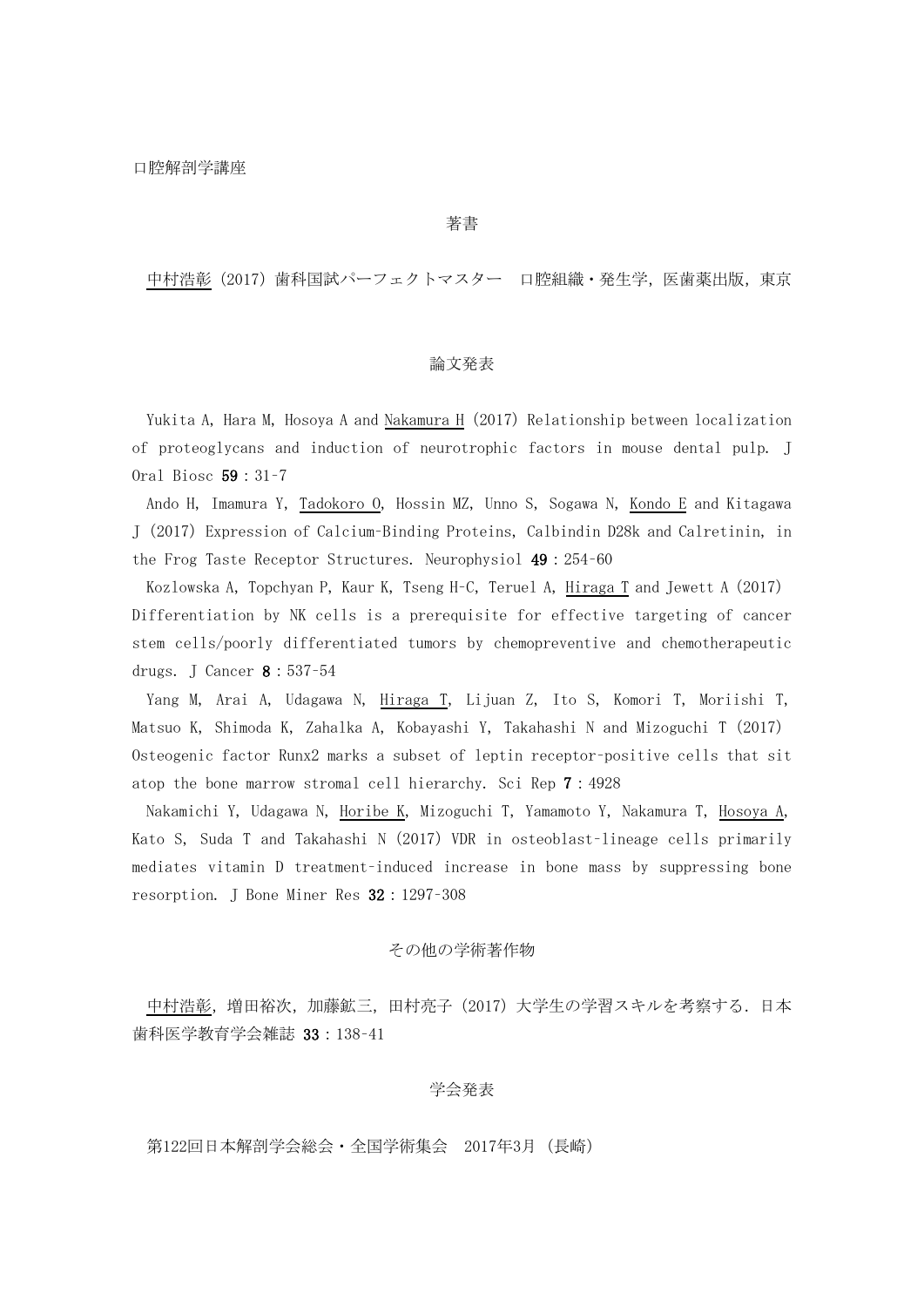乳がん骨転移巣における骨細胞の組織化学的検索:横山亜矢子,山田珠希,平賀 徹,長 谷川智香,山崎 裕,網塚憲生

内腸骨静脈が腸骨間静脈に注ぐ重複下大静脈の一例と新たな分類の試み:吉田美加,渡邉 剛樹,山口久穂,宮野宏子,田所 治,嵯峨 堅,前田信吾,奥村雅代,金銅英二,矢ヶ﨑 裕

カエルの舌におけるVIP,SP,PLCβ2免疫反応神経の分布と起源:田所 治,安藤 宏,川 原一郎,大野伸彦, Huy Bang Nguyen, 齊藤 成, 奥村雅代, 金銅英二, 矢ヶ﨑 裕

第16回松本ボーンフォーラム 2017年5月(松本)

Bisphosphonateの抗がん作用:2017 Update:平賀 徹

第36回日本歯科医学教育学会総会および学術大会 2017年7月(松本)

松本歯科大学の歯冠彫刻実習に関するアンケート調査 その1 分習法彫刻時間の検討: 谷内秀寿, 富田美穂子, 田所 治, 中本哲自, 倉澤郁文, 金銅英二

松本歯科大学の歯冠彫刻実習に関するアンケート調査 その2 補習用ステップ模型石 膏柱の検討:谷内秀寿,富田美穂子,田所 治,中本哲自,倉澤郁文,金銅英二

American Society for Bone and Mineral Research 2017 Annual Meeting 2017年9月 (Denver, CO, USA)

Functional comparison between CD44s and CD44v8–10 in cancer metastasis to bone: Hiraga T and Nakamura H

第59回歯科基礎医学会学術大会 2017年9月(塩尻)

ケモカインCCL25投与が乳幼児期マウス骨形成に与える影響:雪田 聡,二宮 禎,細矢 明宏, 中村浩彰 (プログラム·抄録集: p244, 02-D15)

歯の発生過程におけるDMP-1, DSP, FAM20Cの局在:小野亜美, 細矢明宏, 中村浩彰(プロ グラム·抄録集: p397, PS-9)

ヒト歯髄組織創傷治癒過程における骨髄由来間葉系前駆細胞fibrocyteの動態検索:吉羽 永子,大倉直人,細矢明宏,中村浩彰,野杁由一郎 吉羽邦彦(プログラム・抄録集:p427, P2–29)

第6回加齢画像研究会学術集会・第21回臨床解剖研究会 2017年10月(東京)

頬神経とtemporo–buccinator bandについて:田所 治

第85回松本歯科大学学会(例会)2017年11月(塩尻)

Osteogenic factor Runx2 marks a subset of a leptin receptor–positive cells that sit atop the bone marrow stromal cell hierarchy.(骨形成因子Runx2を発現するレプチ ン受容体陽性細胞は骨髄間質細胞層の頂点に位置する):楊 孟雨,荒井 敦,宇田川信之, 平賀 徹,趙 麗娟,小林泰浩,高橋直之,溝口利英

ラットの歯胚発生期および修復象牙質形成におけるCRAMPおよびその受容体FPR2の解析: 堀部寛治,細矢明宏,平賀 徹,中村浩彰